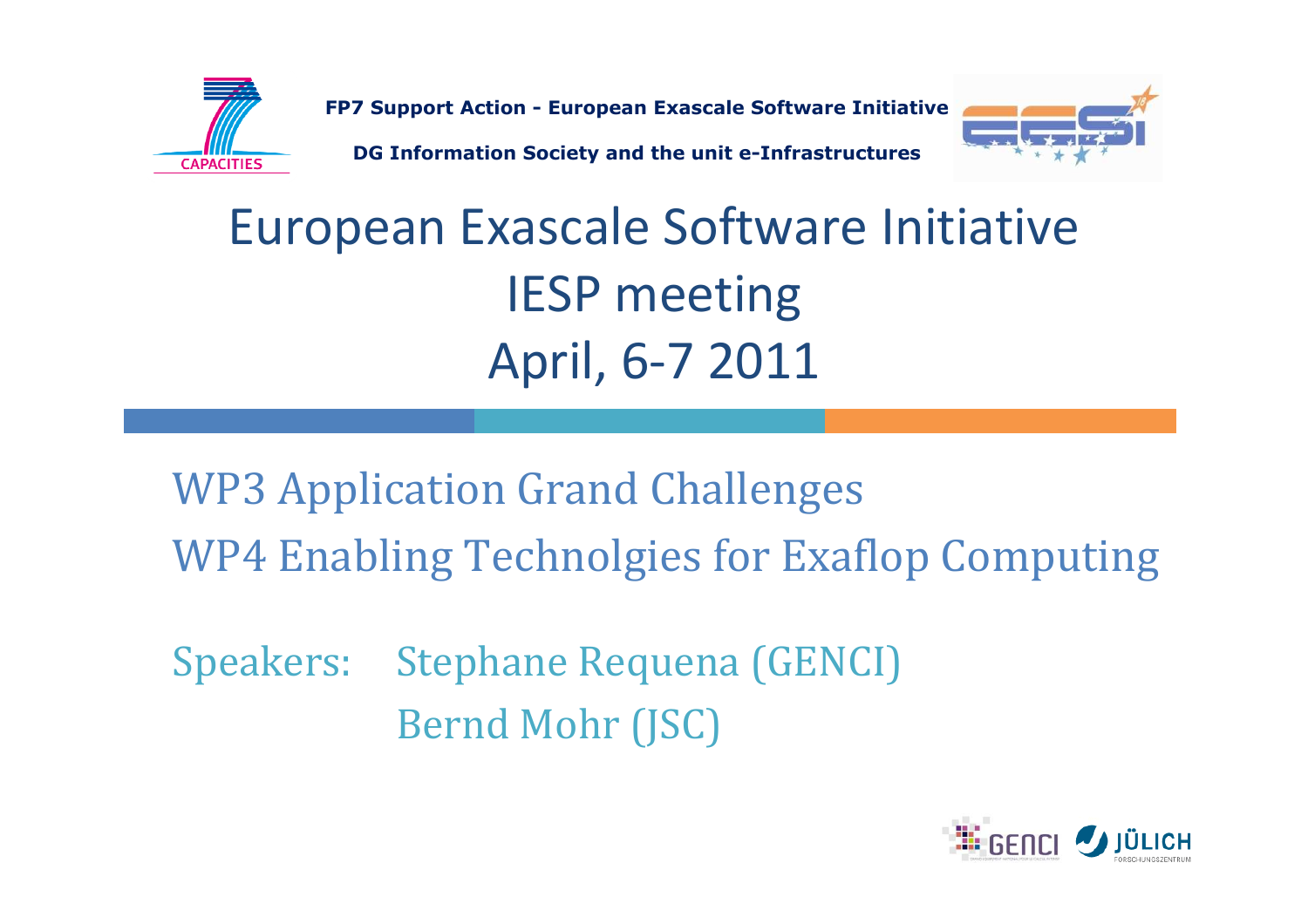

# Application Grand Challenges (GENCI)

- Identify the apps drivers for Peta and Exascale
- Needs & expectations of scientific applications
- Economic impact & European competitiveness
- Build a European vision and a roadmap
- □ 4 working groups
	- WG 3.1 : Industrial & Engineering Apps (Transport, Energy) P. Ricoux (Chair, Total) & JC. André (Vice Chair, CERFACS)
	- WG 3.2 : Weather, Climatology and Earth Sciences G. Aloisio (Chair, ENES-CMCC) & M. Cocco (Vice Chair, INGV)
	- WG 3.3 : Fundamental Sciences G. Sutmann (Chair, CECAM-JSC) & JP. Nominé (Vice chair, CEA)
	- WG 3.4 : Life Sciences and Health M. Orozco (Chair, BSC) & J. Thorton (Vice Chair, EBI)

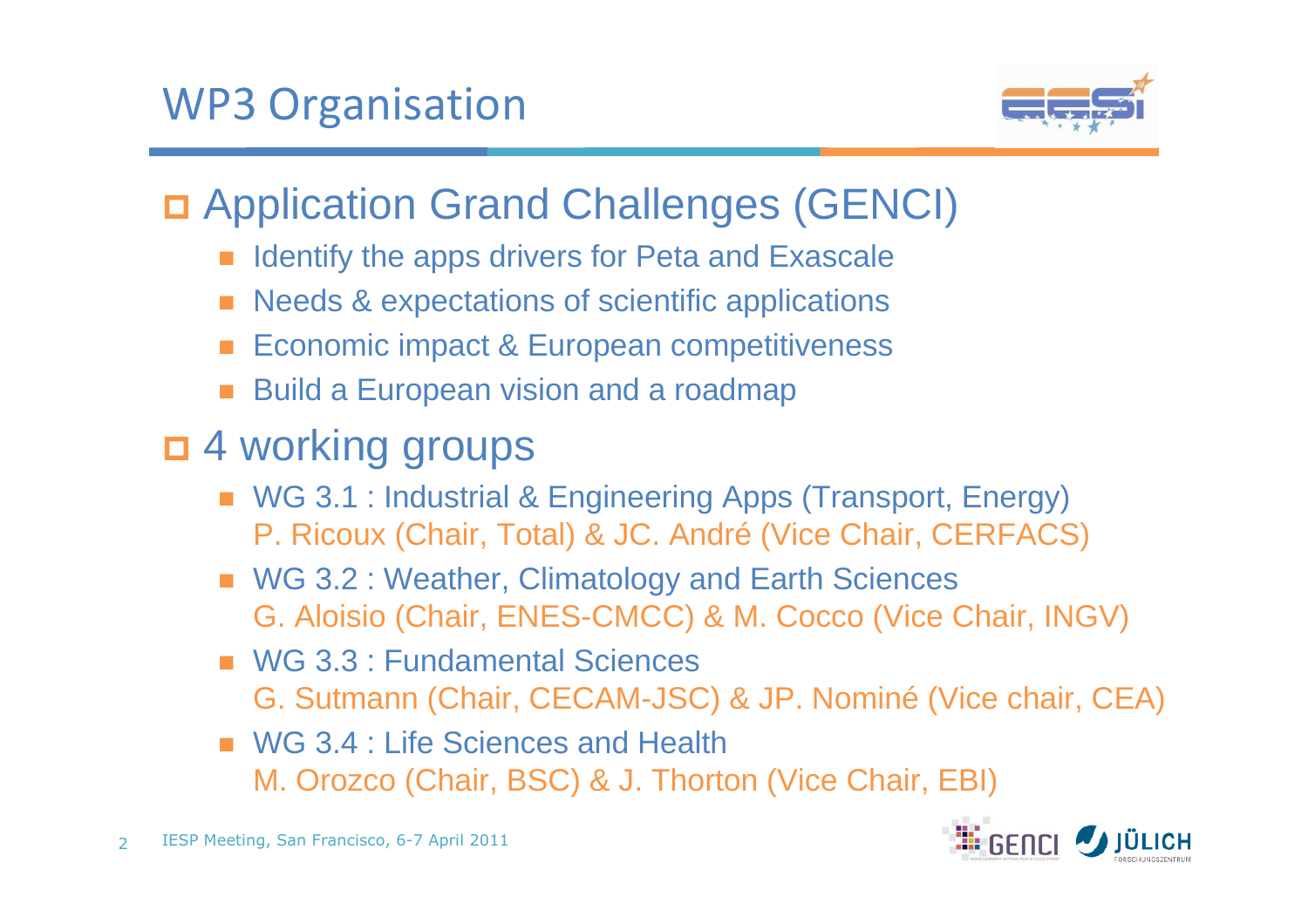

Enabling technologies for Exaflop computing (JSC)

- Assess novel HW and SW technologies for Exascale challenges
- Review IESP roadmap and discuss in broader EU context
- Economic impact & European competitiveness
- Build a European vision and a roadmap
- □ 4 working groups
	- WG 4.1 : Hardware roadmap, links with Vendors H. Huber (Chair, STRATOS/LRZ) & R. Brunino (Vice Chair, CINECA)
	- WG 4.2 : Software eco-systems F. Cappello (Chair, INRIA) & B. Mohr (Vice Chair, JSC)
	- WG 4.3 : Numerical libraries, solvers, and algorithms I. Duff (Chair, SFTC) & A. Grothey (Vice chair, Univ. Edinburgh)
	- WG 4.4 : Scientific software engineering M. Ashworth (Chair, STFC) & A. Jones (Vice Chair, NAG)

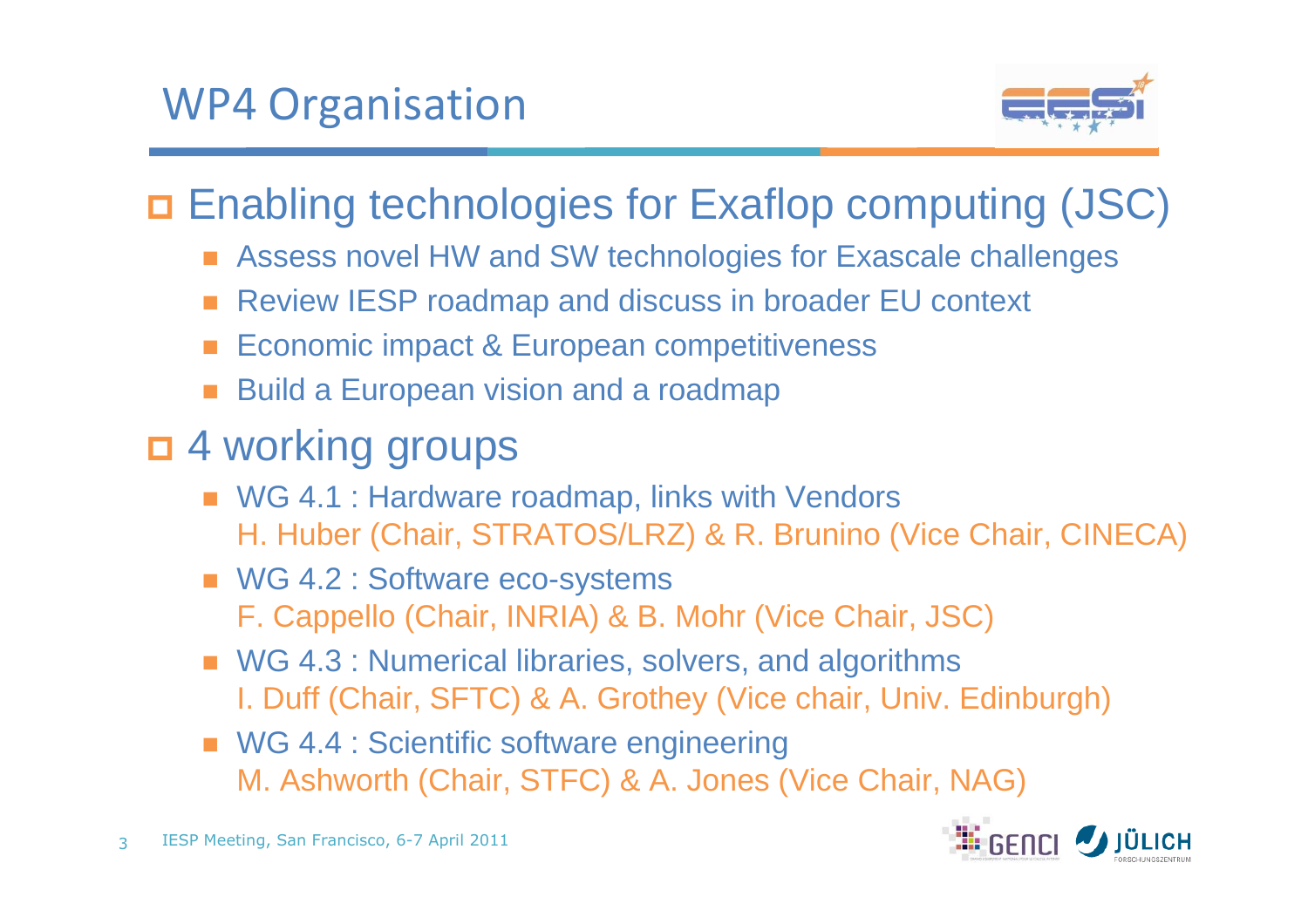

# EESI General framework



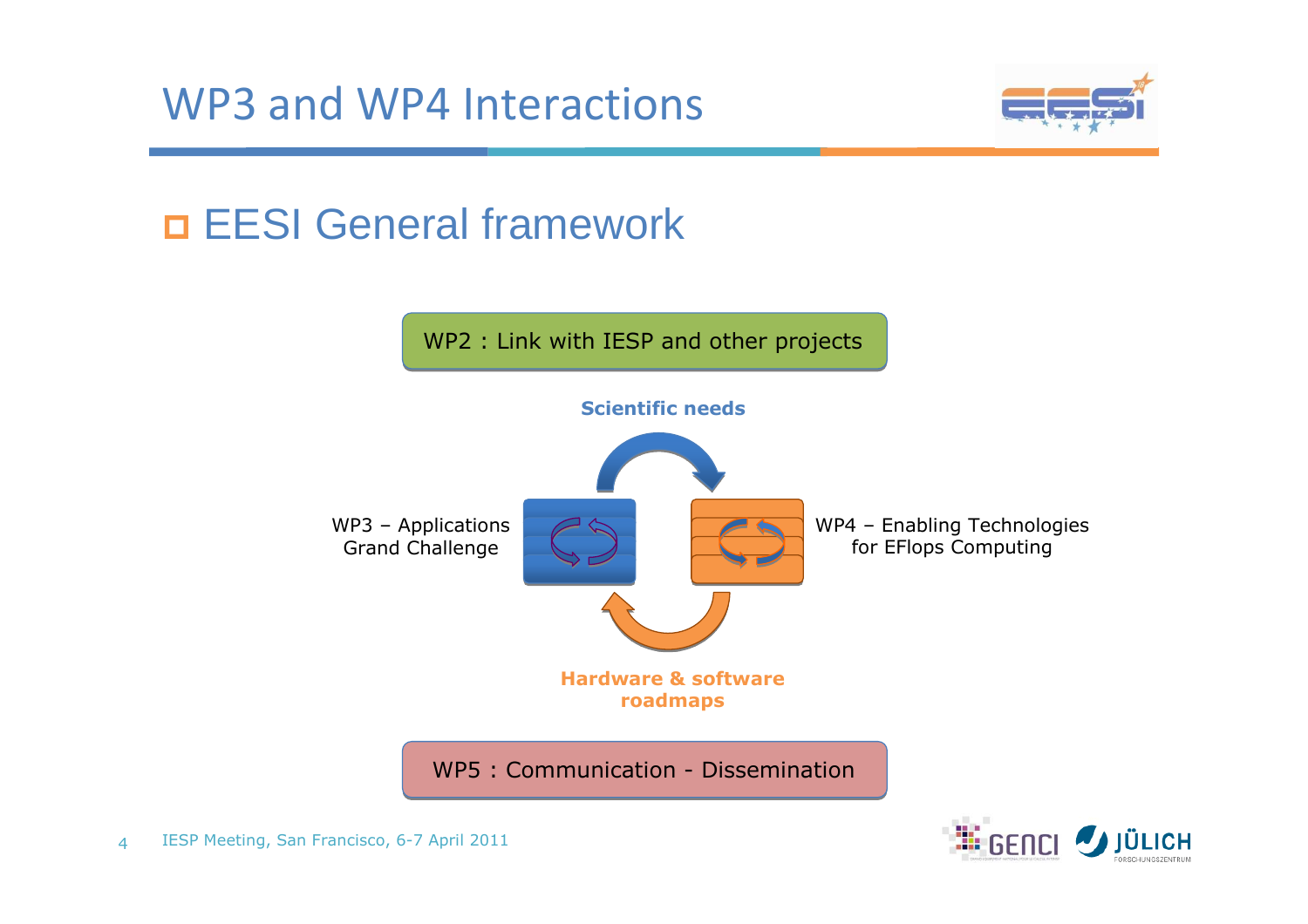Common Guidelines for Group Activity



- $\Box$  Common templates in order to
	- -Facilitate exchanges between WP3 and WP4
	- Identify and classify key issues (**What-Who-Where-When-How much**)
		- Description of the scientific and technical perimeter of the WG (\*)
		- Social benefits, societal, environmental and economical impact (\*)
		- Scientific and technical hurdles
		- Address cross cutting issues : Resilience, Power Mngt, Programmability, Performance and Reproducibility of the results, …
		- European strengths and weaknesses in the worldwide competition
		- Sources of competitiveness for Europe
		- Needs of education and training
		- Potential collaborations outside Europe
		- Existing funded projects and funding agencies
		- $\Box$ Timeline, needs of HR, provisional costs, ...
		- Building an (or several) exa-scale prototype in Europe? By when?
	- Facilitate elaboration of intermediate and final reports

(\*) for Application WGs, description in terms of Application Grand Challenges

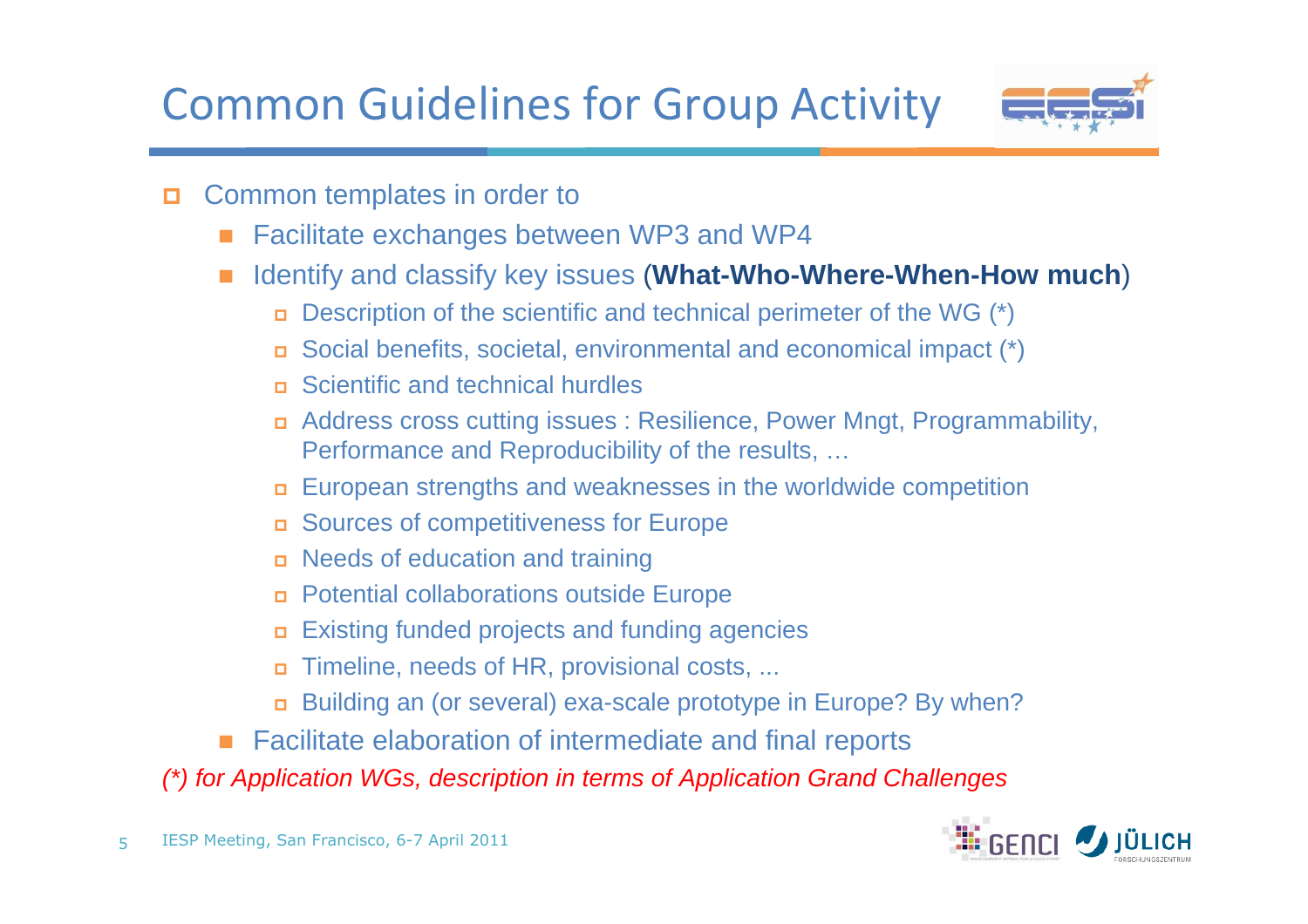

□ Main contributors in the 2 work packages Complementary with IESP experts

□ Status : about 15 experts / group

- $\Box$ Includes experts from Switzerland and Russia
- $\Box$ Non EU members if the expertise was missing in Europe
- $\Box$ Ensured good "geographical" coverage
- $\Box$ Ensured good coverage of all the topics

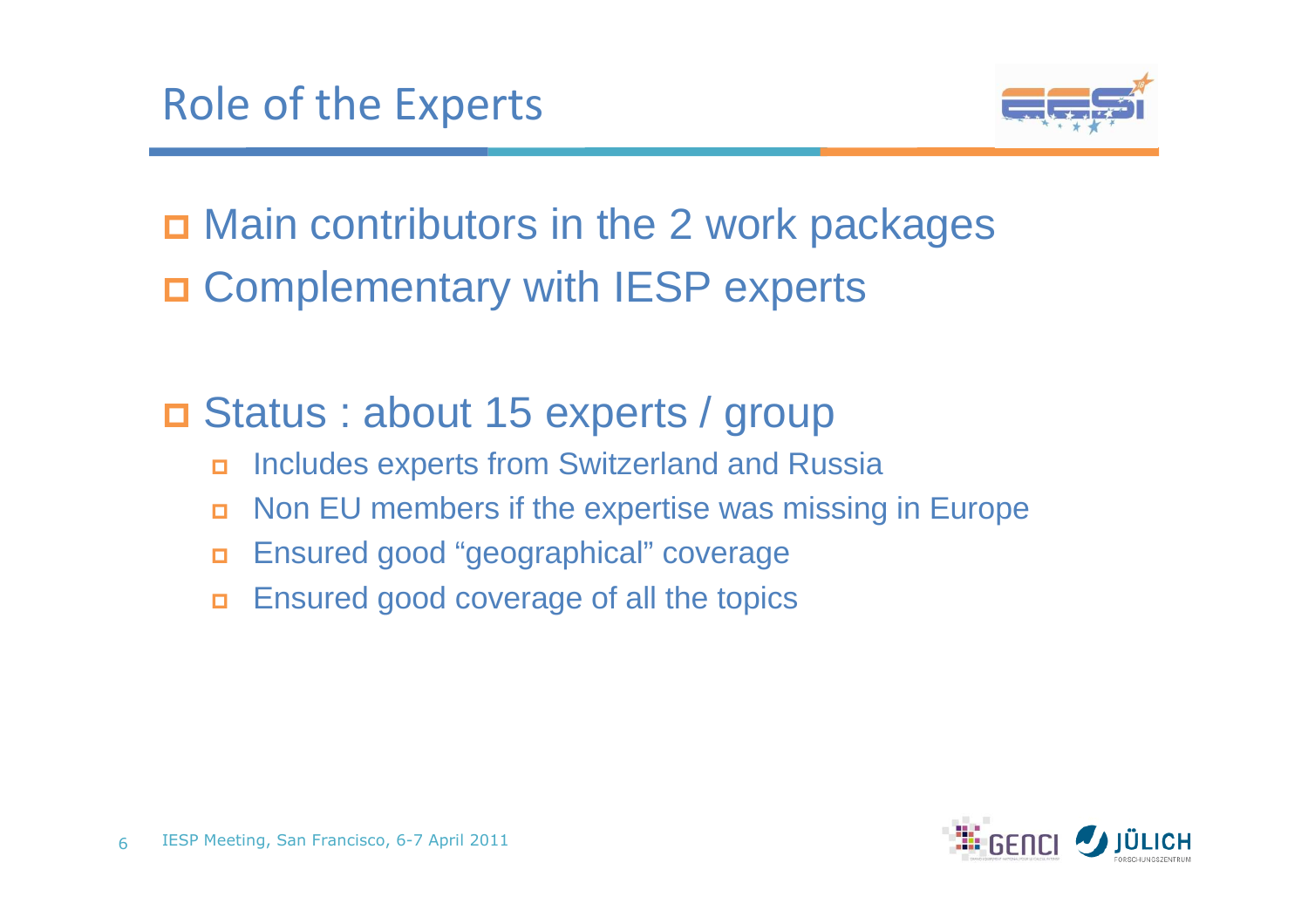

n 118 experts excluding Chairs/Vice chairs ■ 14.7 experts/group av without Chairs/Vice Chairs 15 countries, good European coverage Participation of 3 US and 1 Israeli experts

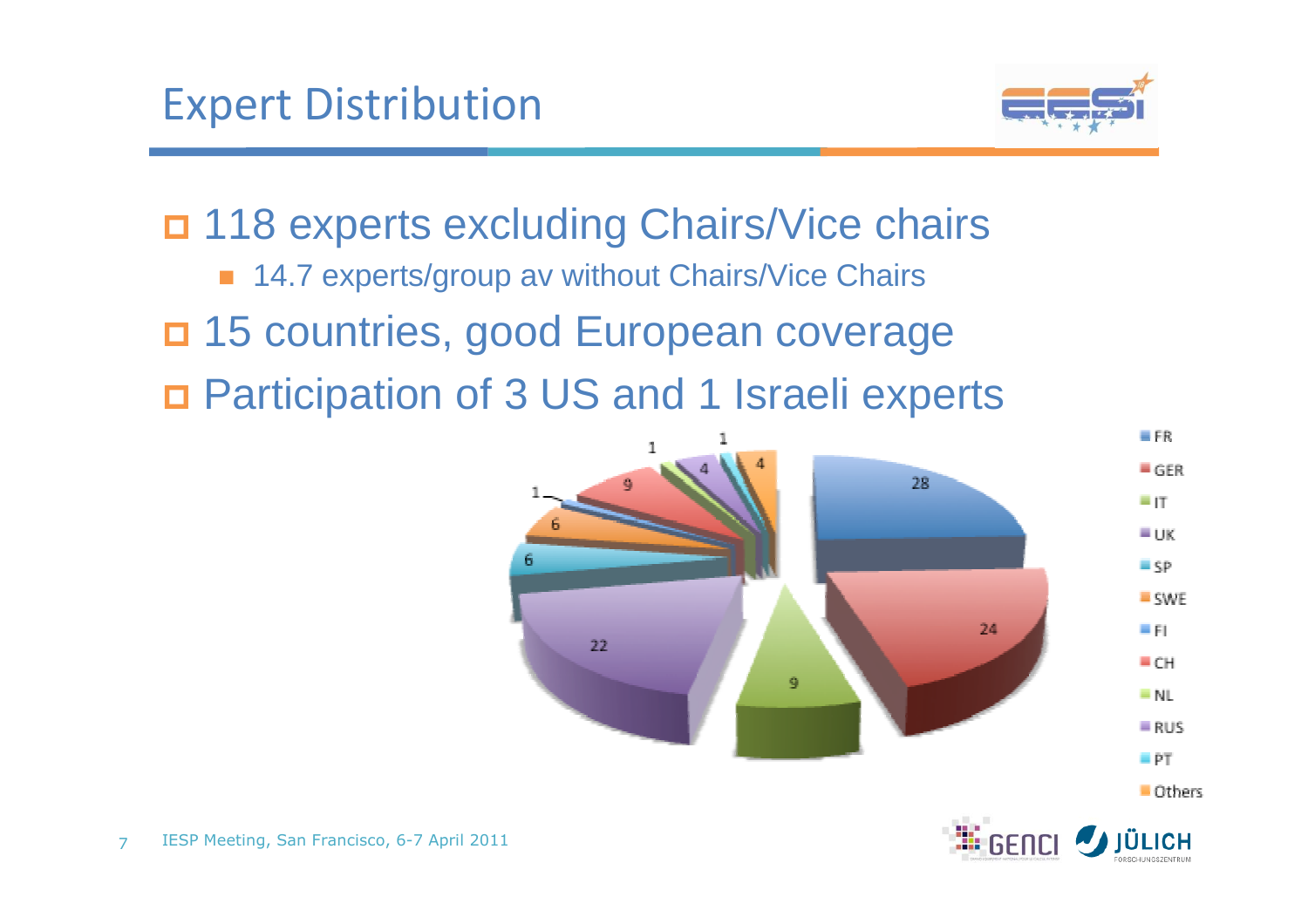### EESI participants



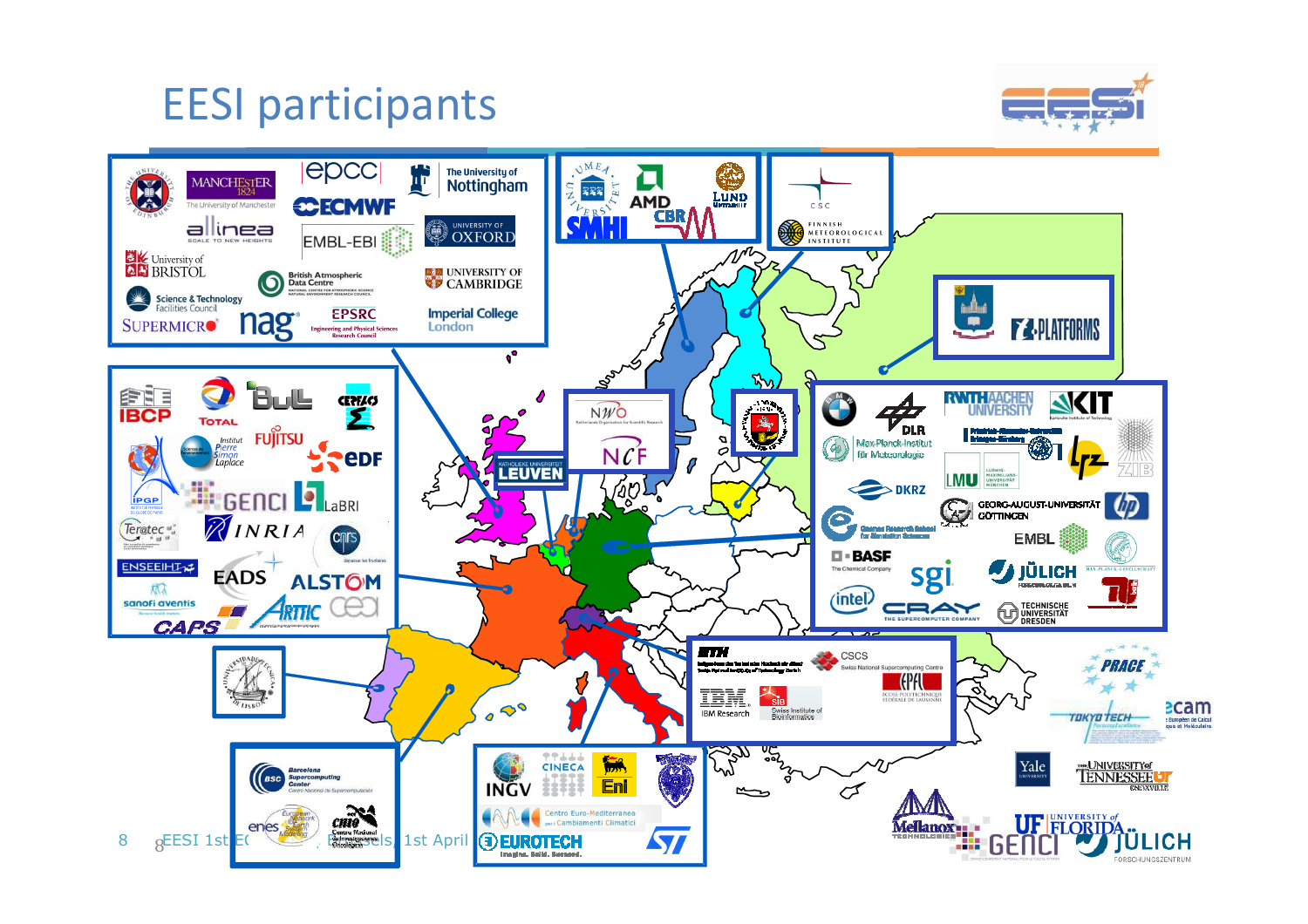### Meeting Timeline

 $\overline{N}$ 



|   | When                                        | <b>Where (who)</b> | <b>Purpose</b>                   |                                                                                                                             | <b>Participants</b>      |
|---|---------------------------------------------|--------------------|----------------------------------|-----------------------------------------------------------------------------------------------------------------------------|--------------------------|
|   | 2. Jul 2010                                 | Paris (EDF)        | Kick-off                         |                                                                                                                             | <b>ALL</b>               |
|   | 18/19 Oct 10                                | Maui (IESP)        |                                  | <b>IESP</b> meeting                                                                                                         | <b>IESP</b> invitees     |
|   | $9/10$ Nov 10                               | Amsterdam          |                                  | <b>EESI Initial Workshop</b>                                                                                                | ALL                      |
|   | Dec 10/Jan 11                               | ? (C)              |                                  | 1 <sup>st</sup> Work Meeting                                                                                                | Each WG separate         |
|   | 9/10 Feb 2011                               | Bologna (WP34)     |                                  | <b>WG Coordination Meeting</b>                                                                                              | WP34, C,<br>some experts |
|   | $\text{Mar/Apr } 2011$<br><b>NOW</b>        | ? (C)              |                                  | 2 <sup>nd</sup> Work Meeting                                                                                                | Each WG separate         |
|   | $5/7$ Apr 2011                              | SFO (IESP)         |                                  | <b>IESP Meeting</b>                                                                                                         | <b>IESP</b> invitees     |
|   | 29/30 Jun 2011                              | Paris (Ter@tec)    | Internal Workshop                |                                                                                                                             | WP34, C, experts         |
|   | Sep 2011                                    |                    | <b>Final Report Coordination</b> |                                                                                                                             | <b>WP34, C</b>           |
|   | <b>Oct 11</b>                               | Cologne (IESP)     | <b>IESP Meeting</b>              |                                                                                                                             | ALL                      |
|   | 10/11 Oct 11                                | Barcelona (BSC)    |                                  | <b>Public Conference</b>                                                                                                    | ALL                      |
| 9 | IESP Meeting, San Francisco, 6-7 April 2011 |                    | WP34:<br>C:<br>ALL:              | Work package $3 + 4$ leaders (Stephane, Bernd)<br>Working group chair and vice chair<br>Everyone interested (on own money?) |                          |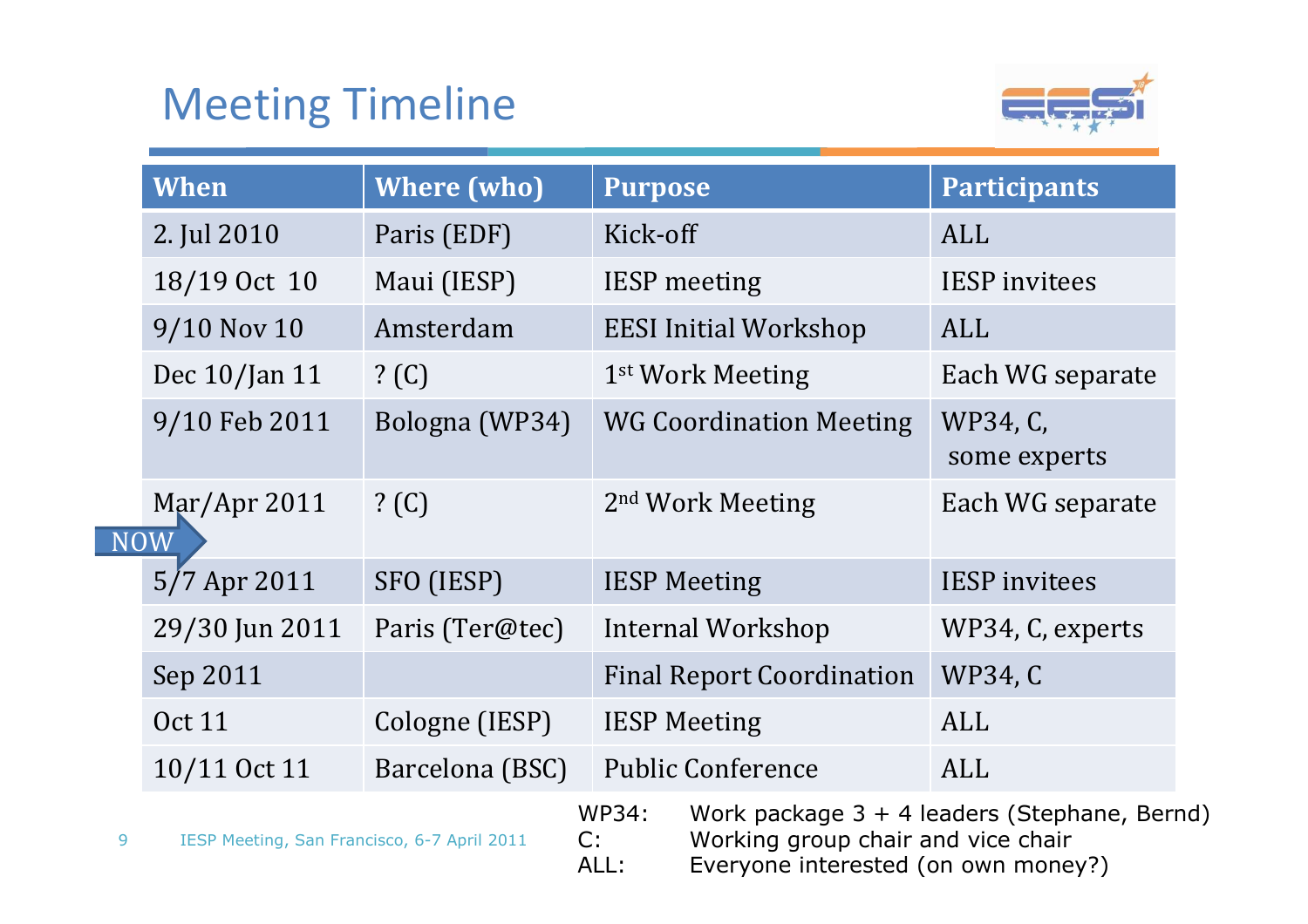WP3 Summary and Future Work



## ■ WP3 well on track

- **Engaged an impressive set of 58 enthusiastic applications** experts from 12 countries  $\rightarrow$  few more to enroll
- Scientific and Technical status quo and technical hurdles clearly identified  $\rightarrow$  need to work on costs, agenda and<br>cross cutting issues cross cutting issues
- **Draft reports (covering the 11 key issues) in preparation** for the 2<sup>nd</sup> working group meetings
- □ Next steps
	- May 11: Produce working reports
	- Jun 11: Produce WP3 report
	- Jun 11: Final overall synchronization at June meeting

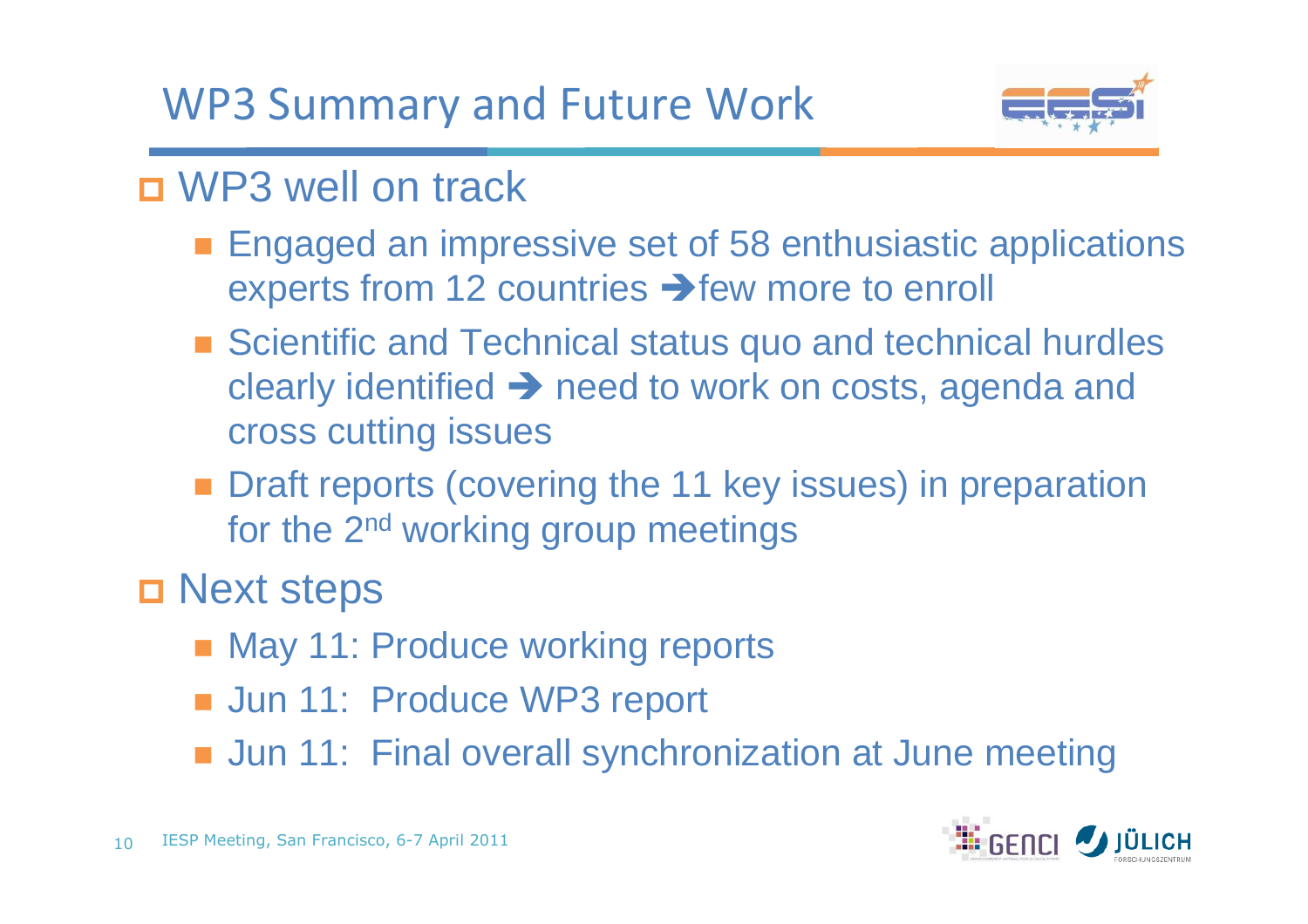

## □ 1<sup>st</sup> Meeting

| <b>Working Group</b> | Where         | When                       | <b>No. of Experts</b> |
|----------------------|---------------|----------------------------|-----------------------|
| WG 4.1               | Bologna, IT   | Jan 21st, 2011             | 13 of 17              |
| WG 4.2               | Paris, FR     | Jan 7 <sup>th</sup> , 2011 | 15 of 16              |
| WG 4.3               | Edinburgh, UK | Feb 2nd-4th, 2011          | 11 of 13              |
| WG 4.4               | Daresbury, UK | Feb 2nd+3rd, 2011          | 12 of 15              |

## □ 2<sup>nd</sup> Meeting

| <b>Working Group</b> | <b>Where</b> | <b>When</b>                                     | No. of Experts |
|----------------------|--------------|-------------------------------------------------|----------------|
| WG 4.1               | Munich, DE   | Mar 3rd+4th, 2011                               | ?? of 17       |
| WG 4.2               | Aachen, DE   | Mar $24$ <sup>th</sup> +25 <sup>th</sup> , 2011 | 11 of 16       |
| WG 4.3               | Toulouse, FR | Apr 4th-6th, 2011                               |                |
| WG 4.4               | Lund, SE     | Apr 18th+19th 2011                              |                |

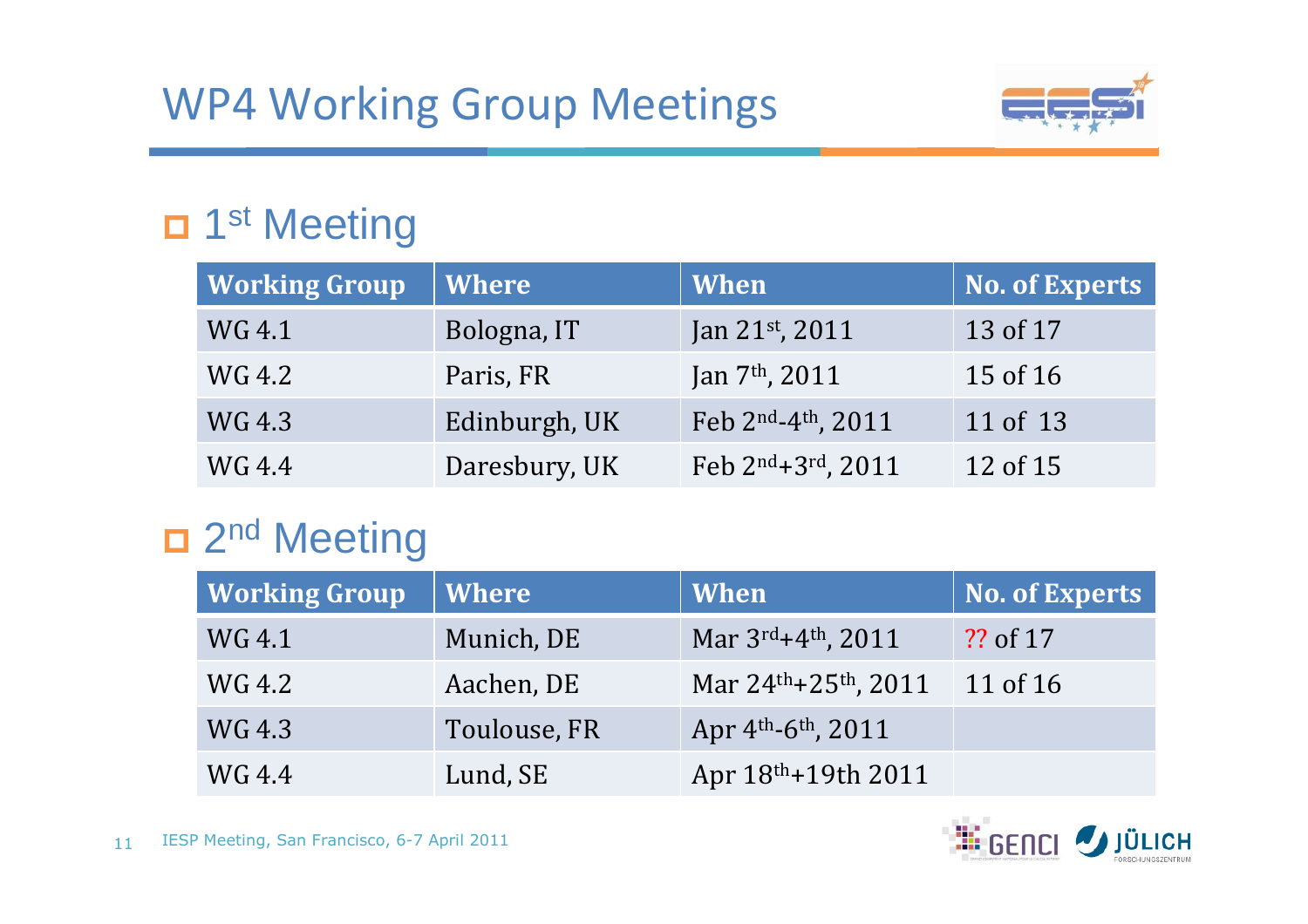#### WG 4.3 Numerical Libraries, Solvers and Algorithms



**□** Chair: Iain Duff(STFC)

 Vice-Chair: Andreas Grothey(EPCC)

| <b>Expert Name</b>     | <b>Field of Expertise</b>                   | <b>Organisation</b>                            | <b>Country</b> |
|------------------------|---------------------------------------------|------------------------------------------------|----------------|
| Jack Dongarra          | <b>HPC.</b> Numerical linear<br>algebra     | Manchester/Tennessee                           | UK/USA         |
| Mike Giles             | <b>GPU. CFD/Finance</b>                     | <b>Oxford University</b>                       | <b>UK</b>      |
| <b>Gerard Meurant</b>  | <b>HPC. PDE solution</b>                    | ex-CEA Paris                                   | <b>FR</b>      |
| Volker Mehrmann        | Linear algebra. HPC<br>applications         | <b>TU Berlin/Matheon</b>                       | DE             |
| <b>Torsten Koch</b>    | <b>Combinatorial Optimization</b>           | <b>Berlin</b>                                  | <b>DE</b>      |
| Peter Arbenz           | Eigenvalues. HPC                            | <b>ETH Zurich</b>                              | <b>CH</b>      |
| Bo Kågström            | Dense Linear Algebra                        | Ulmea                                          | <b>SE</b>      |
| Julius Žilinskas       | Global optimization                         | <b>Vilnius University</b>                      | LT             |
| Salvatore Filippone    | <b>HPC. Numerical software</b>              | Tor Vergata, Rome                              | IT             |
| Luc Giraud             | Iterative and hybrid methods INRIA Bordeaux |                                                | <b>FR</b>      |
| <b>Patrick Amestoy</b> | Direct methods. Solvers                     | <b>ENSEEIHT-IRIT, Toulouse</b>                 | <b>FR</b>      |
| Karl Meerbergen        | Preconditioners                             | <b>KU Leuven</b>                               | <b>BE</b>      |
| Francois Pellegrini    | Mesh, load balancing                        | Bordeaux University, INRIA lab<br><b>LABRI</b> | <b>FR</b>      |

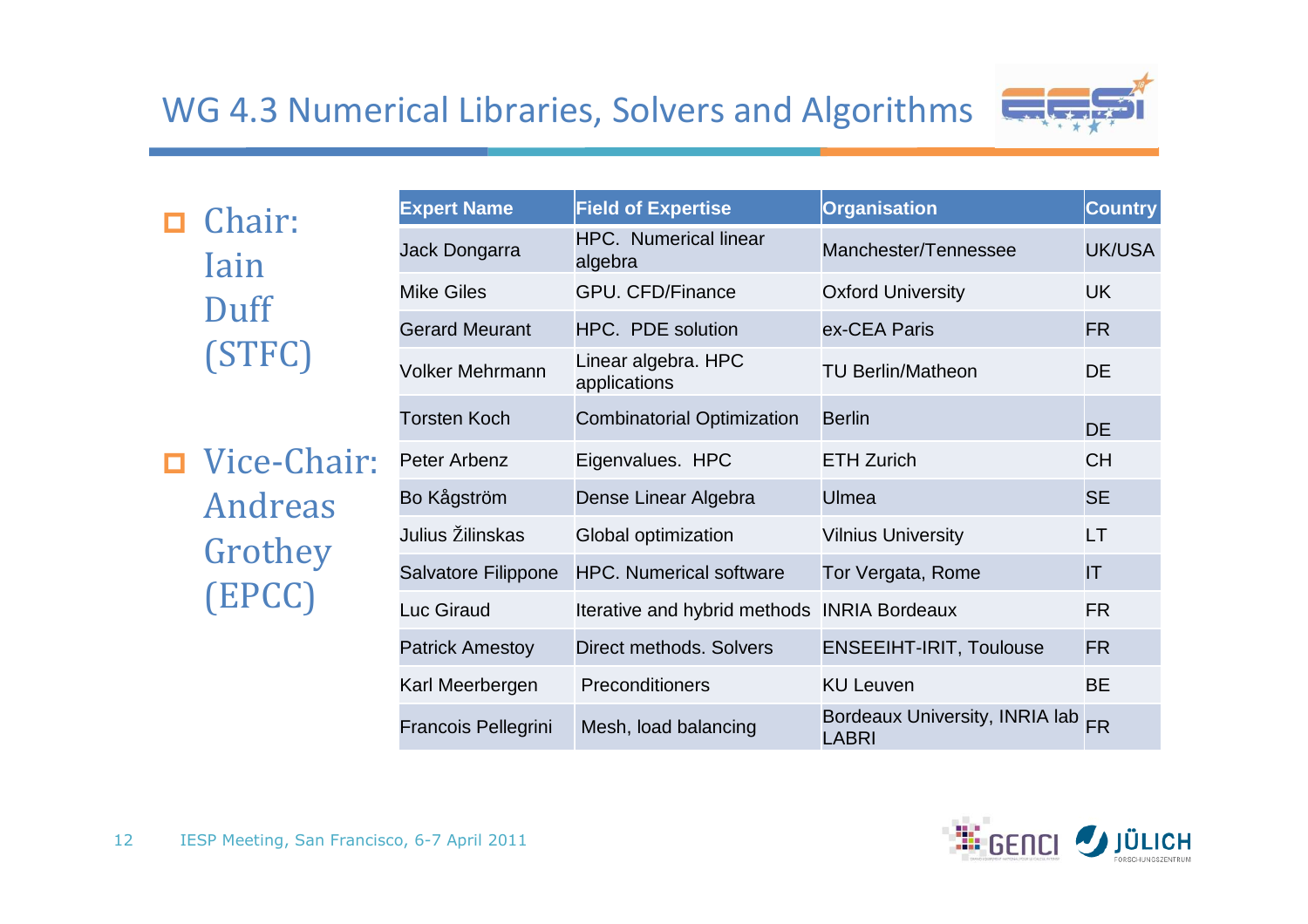

## **Objectives**

- Identify challenges for numerical libraries, solver and algorithms
- Develop research roadmap for the development for Exascale systems

## First results

- -Discussed in detail scope of report and relation to other WGs
- Discussed requirements on support software including MPI
- Discussed cross-cutting themes
- Circulated internal discussion draft of working group report
- Next, experts will complete their parts of the report in preparation for the next meeting

![](_page_12_Picture_11.jpeg)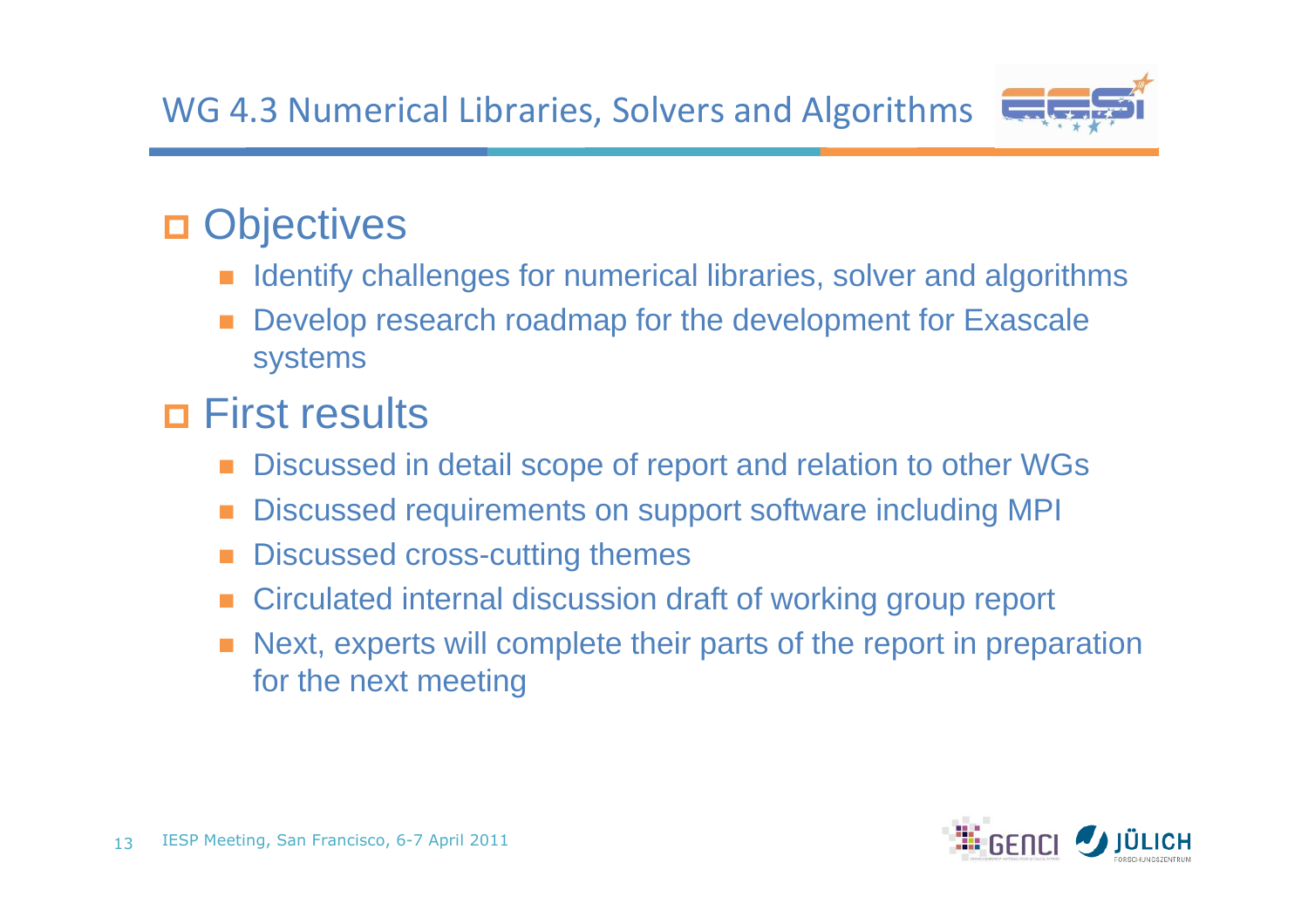### WG 4.4 Scientific Software Engineering

![](_page_13_Picture_1.jpeg)

D Chair: Mike Ashworth(STFC)

 Vice-Chair: AndrewJones(NAG)

| <b>Expert Name</b>           | <b>Field of Expertise</b>       | <b>Organisation</b>         | <b>Country</b> |
|------------------------------|---------------------------------|-----------------------------|----------------|
| Sebastian von Alfthan        | HPC algorithms and optimisation | <b>CSC</b>                  | FI             |
| John Biddescombe             | scientific visualisation        | <b>CSCS</b>                 | <b>CH</b>      |
| lan Bush                     | HPC algorithms and optimisation | <b>NAG</b>                  | <b>UK</b>      |
| <b>Iris Christalder</b>      | <b>HPC</b> software frameworks  | <b>LRZ</b>                  | <b>DE</b>      |
| <b>Rupert Ford</b>           | HPC algorithms and optimisation | University of<br>Manchester | <b>UK</b>      |
| <b>Yvan Fournier</b>         | HPC algorithms and optimisation | <b>EDF</b>                  | <b>FR</b>      |
| Joachim Hein                 | HPC algorithms and optimisation | <b>Lund University</b>      | <b>SE</b>      |
| Mohammed Jowkar              | HPC algorithms and optimisation | <b>BSC</b>                  | <b>ES</b>      |
| <b>Peter Michielse</b>       | HPC algorithms and optimisation | <b>NWO</b>                  | <b>NL</b>      |
| <b>Stephen Pickles</b>       | HPC algorithms and optimisation | <b>STFC</b>                 | UK             |
| <b>Felix Schuermann</b>      | <b>Blue Brain project</b>       | <b>EPFL</b>                 | <b>CH</b>      |
| <b>Stephane Ploix</b>        | Visualisation                   | <b>EDF</b>                  | FR.            |
| <b>Christopher Greenough</b> | Software engineering            | <b>STFC</b>                 | <b>UK</b>      |
| Ash Vadgama                  | Performance Modeling            | <b>AWE</b>                  | UK             |

![](_page_13_Picture_5.jpeg)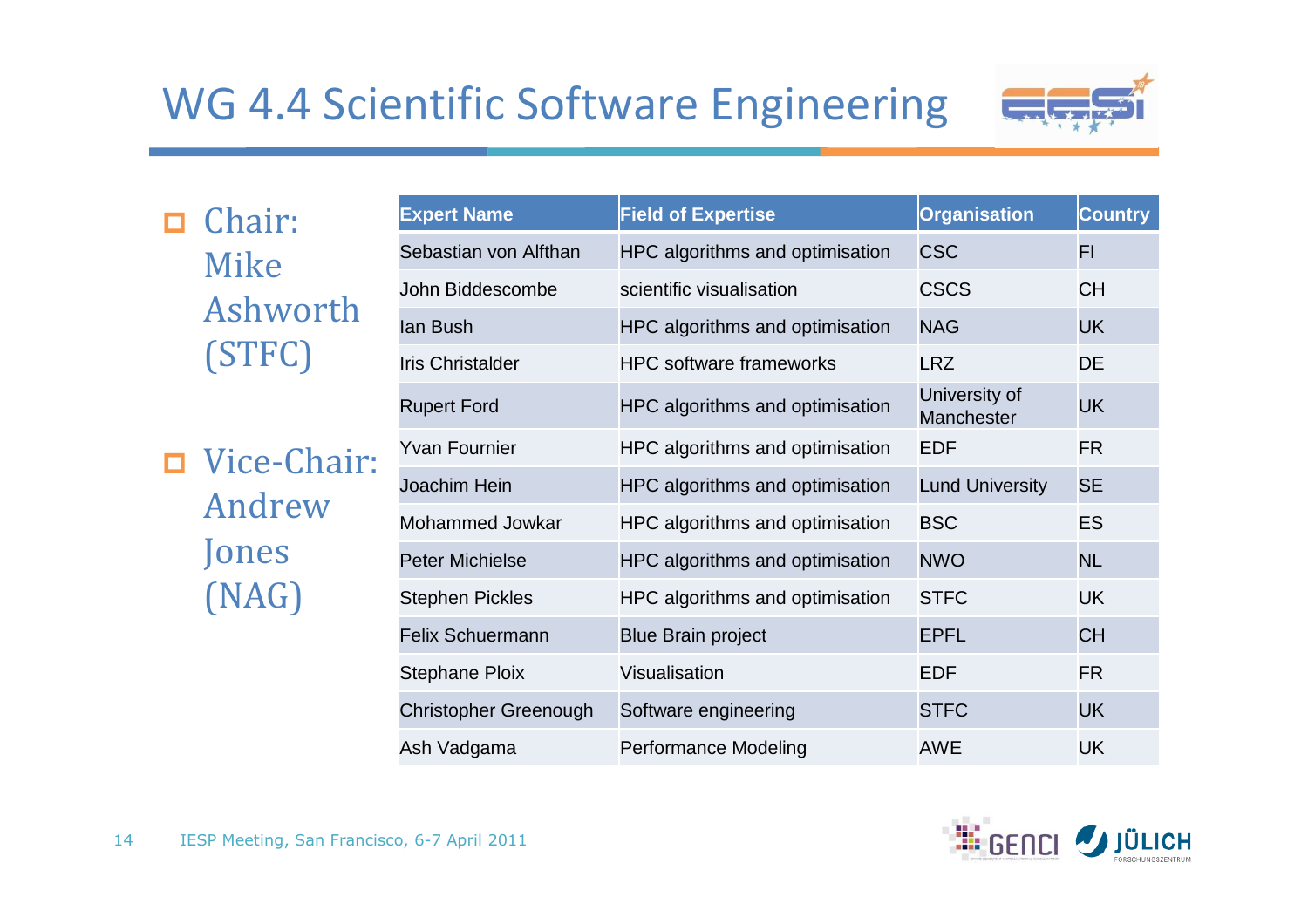### WG 4.4 Scientific Software Engineering

![](_page_14_Picture_1.jpeg)

## **Objectives**

- Identify issues for Exascale application development
- Develop roadmap for an Exascale application development process

## First results

- Five themes were proposed and accepted:
	- Application frameworks and workflows
	- Visualization and data management
	- Fault tolerant algorithms
	- Application design
	- Software engineering
- -Each themes was investigated and extensively discussed
- Cross-cutting issues were identified

![](_page_14_Picture_14.jpeg)